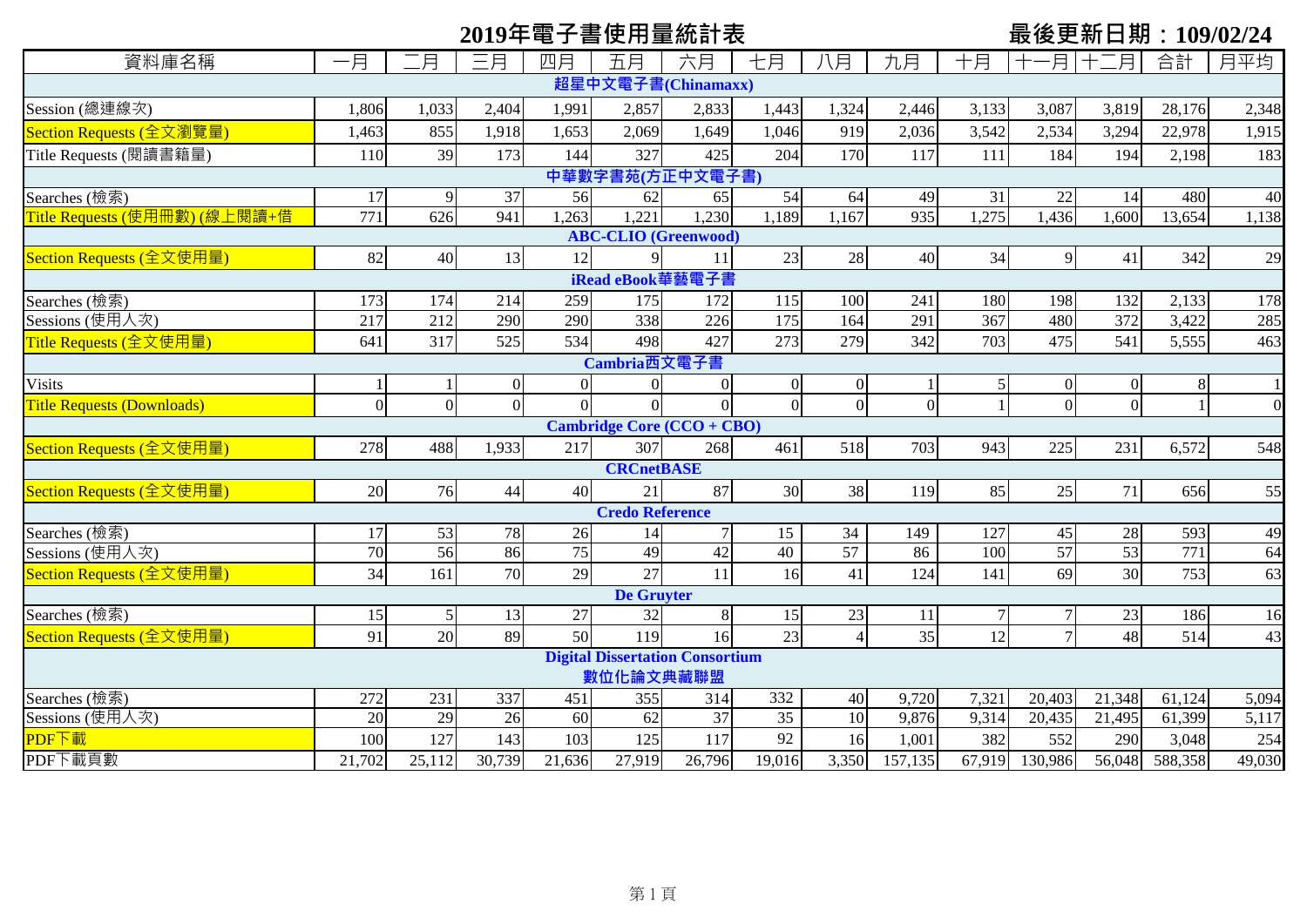# **2019年電子書使用量統計表 最後更新日期:109/02/24**

| 資料庫名稱                                                             | 一月               | 二月             | 三月             | 四月             | 五月                           | 六月                                    | 七月                                | 八月                   | 九月                   | 十月             | 月               | .月       | 合計                      | 月平均                   |
|-------------------------------------------------------------------|------------------|----------------|----------------|----------------|------------------------------|---------------------------------------|-----------------------------------|----------------------|----------------------|----------------|-----------------|----------|-------------------------|-----------------------|
|                                                                   |                  |                |                |                |                              | <b>Early American Imprints (EAI)</b>  |                                   |                      |                      |                |                 |          |                         |                       |
| 國科會圖書計畫電子書                                                        |                  |                |                |                |                              |                                       |                                   |                      |                      |                |                 |          |                         |                       |
| Searches (檢索)                                                     | 32               | 6              | 95             | 68             | 6                            | $\overline{0}$                        | $\overline{0}$                    | $\overline{0}$       | 3                    | $\Omega$       |                 | $\theta$ | 211                     | 18                    |
| Section Requests (全文使用量)                                          | 18               | 9              | 27             | $\overline{2}$ |                              | 17                                    | 138                               | 16                   | 32                   | $\overline{3}$ |                 | 19       | 283                     | 24                    |
| <b>Early English Books Online (EEBO)</b>                          |                  |                |                |                |                              |                                       |                                   |                      |                      |                |                 |          |                         |                       |
| 國科會圖書計畫電子書                                                        |                  |                |                |                |                              |                                       |                                   |                      |                      |                |                 |          |                         |                       |
| Searches (檢索)                                                     | $\boldsymbol{0}$ | $\theta$       | $\theta$       | $\Omega$       | $\overline{0}$               | $\mathbf{0}$                          | $\Omega$                          | $\Omega$             | $\Omega$             | $\Omega$       | $\Omega$        |          |                         |                       |
| Sessions (使用人次)                                                   | $\overline{0}$   | $\mathbf{1}$   | $\mathbf{1}$   | $\overline{2}$ | $\overline{0}$               | $\mathbf{0}$                          | $\overline{0}$                    | $\overline{0}$       | $\overline{0}$       | $\overline{0}$ |                 | $\Delta$ | 9                       |                       |
| Title Requests (使用冊數)                                             | $\overline{0}$   | $\overline{0}$ | $\overline{0}$ | $\overline{0}$ | $\overline{0}$               | $\mathbf{0}$                          | $\overline{0}$                    | $\overline{0}$       | $\theta$             | $\overline{0}$ |                 | $\Omega$ | $\mathbf{0}$            | $\Omega$              |
| ProQuest ebook Central西文電子書<br>(原ebrary與EBL, 107/5月起包含MyiLibrary) |                  |                |                |                |                              |                                       |                                   |                      |                      |                |                 |          |                         |                       |
|                                                                   |                  |                |                |                |                              |                                       |                                   |                      |                      |                |                 |          |                         |                       |
| Searches (檢索)                                                     | 121              | 54             | 146            | 134            | 149                          | 209                                   | 102                               | 166                  | 181                  | 136            | 104             | 76       | 1,578                   | 132                   |
| Section Requests (全文使用量)                                          | 1,337            | 1,351          | 2,581          | 2,639          | 1,383                        | 3,393                                 | 2,271                             | 1,698                | 1,502                | 1,640          | 765             | 556      | 21,116                  | 1,760                 |
| Title Requests (使用冊數)                                             | 13               | 14             | 41             | 37             | 18                           | 20                                    | 25                                | 30                   | 29                   | 11             | 10              | 5        | 253                     | 21                    |
|                                                                   |                  |                |                |                | <b>Emerald</b>               |                                       |                                   |                      |                      |                |                 |          |                         |                       |
| Section Requests (全文使用量)                                          | 70               | 135            | 262            | 88             | 46                           | 30                                    | 27                                | 24                   | 16                   | 31             | 30              | 49       | 808                     | 67                    |
|                                                                   |                  |                |                |                |                              | <b>Gale Virtual Reference Library</b> |                                   |                      |                      |                |                 |          |                         |                       |
| Searches (檢索)<br>Sessions (使用人次)                                  | 32<br>46         | 8<br>10        | 57<br>81       | 28<br>39       | 11                           | 9<br>$\overline{19}$                  | $\overline{4}$<br>$\overline{22}$ | $\overline{2}$<br>14 | 6<br>$\overline{26}$ | 21<br>23       | $\overline{12}$ | 6<br>8   | 179<br>$\overline{311}$ | 15<br>$\overline{26}$ |
| Section Requests (全文使用量)                                          | 43               | 49             | 461            | 52             | 38                           | 95                                    | 124                               | 49                   | 187                  | 216            | 48              | 18       | 1,380                   | 115                   |
|                                                                   |                  |                |                |                | <b>HyRead ebook</b>          |                                       |                                   |                      |                      |                |                 |          |                         |                       |
| Searches (檢索)                                                     | 1,188            | 1,637          | 2,731          | 1,803          | 2,085                        | 1,408                                 | 1,234                             | 1,500                | 2,623                | 3,095          | 2,143           | 3,481    | 24,928                  | 2,077                 |
| Section Requests (全文使用量)                                          | 8,576            | 4,824          | 8,694          | 4,985          | 6,462                        | 7,316                                 | 2,870                             | 2,040                | 6,143                | 7,140          | 4,093           | 4,993    | 68,136                  | 5,678                 |
| Title Requests (使用冊數)                                             | 189              | 105            | 192            | 123            | 203                          | 118                                   | 79                                | 66                   | 159                  | 176            | 118             | 127      | 1,655                   | 138                   |
|                                                                   |                  |                |                |                | <b>IGI Global</b> (含InfoSci) |                                       |                                   |                      |                      |                |                 |          |                         |                       |
| Searches (檢索)                                                     | 17               | 19             | $\mathbf{0}$   | $\mathbf{0}$   | 9                            | $\mathbf{0}$                          | 9                                 | $\overline{0}$       | 13                   |                |                 | 6        | 75                      | 6                     |
| Section Requests (全文使用量)                                          | 157              | 1,202          | 53             | 157            | 17                           | 14                                    | 8                                 | 11                   | 186                  | 184            | 96              | 265      | 2,350                   | 196                   |
|                                                                   |                  |                |                |                | IGLibrary平臺                  |                                       |                                   |                      |                      |                |                 |          |                         |                       |
|                                                                   |                  |                |                |                |                              | (BEP/CUP/SIAM/Springer)               |                                   |                      |                      |                |                 |          |                         |                       |
| Searches (檢索)                                                     | 16               | 23             | 23             | $\overline{4}$ |                              | 13                                    | $\boldsymbol{0}$                  | 15                   | 3                    |                |                 | 10       | 116                     | 10                    |
| Section Requests (全文使用量)                                          | 15               | 19             | 59             | 50             | 14                           | $\sqrt{6}$                            | 5                                 | 6                    | 6                    |                | 23              | 3        | 213                     | 18                    |
| Title Requests (使用冊數)                                             | 26               | 35             | 104            | 31             | 17                           | 28                                    | $\overline{10}$                   | 26                   | 16                   | 71             | 142             | 17       | 523                     | 44                    |
|                                                                   |                  |                |                |                | <b>IOS</b>                   |                                       |                                   |                      |                      |                |                 |          |                         |                       |
| Sessions (使用人次)                                                   | 651              | 140            | 677            | 652            | 529                          | 647                                   | 524                               | 43                   | 656                  | 529            | 623             | 605      | 6,276                   | 523                   |
| Section Requests (全文使用量)                                          | $\Delta$         | 35             | 32             | $\Omega$       | $\overline{2}$               |                                       | 14                                |                      | 8                    | 3              |                 | $\Omega$ | 101                     | 8                     |
| Title Requests (使用冊數)                                             | 591              | 113            | 597            | 568            | 479                          | 586                                   | 446                               | 11                   | 592                  | 473            | 568             | 562      | 5,586                   | 466                   |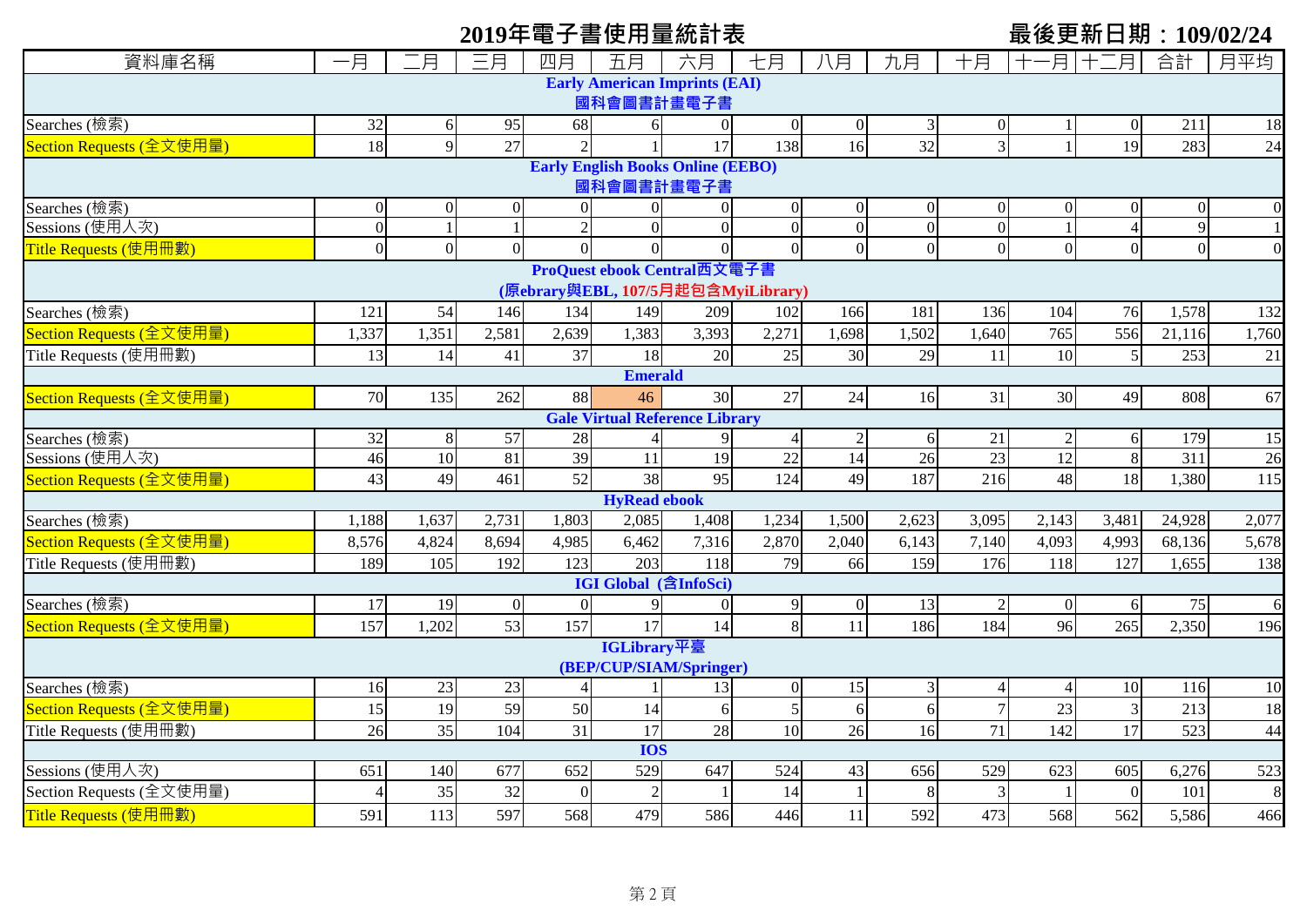|                           |                |                |                |                |                     | 2019年電子書使用量統計表                  |                |                 |                |                |                |                | 最後更新日期:109/02/24 |                |
|---------------------------|----------------|----------------|----------------|----------------|---------------------|---------------------------------|----------------|-----------------|----------------|----------------|----------------|----------------|------------------|----------------|
| 資料庫名稱                     | 一月             | .月             | 三月             | 四月             | 五月                  | 六月                              | 七月             | 八月              | 九月             | 十月             | -月!            | 十二月            | 合計               | 月平均            |
|                           |                |                |                |                | L&B數位圖書館            |                                 |                |                 |                |                |                |                |                  |                |
| Searches (檢索)             | 68             | 125            | 110            | 54             | 82                  | 66                              | 42             | 30              | 91             | 73             | 38             | 39             | 818              | 68             |
| Title Requests (使用冊數)     | 40             | 72             | 54             | 29             | 38                  | 43                              | 25             | 16              | 36             | 34             | 28             | 14             | 429              | 36             |
|                           |                |                |                |                |                     | McGraw Hill 聯盟電子書 (中西文)         |                |                 |                |                |                |                |                  |                |
| Searches (檢索)             | 31             | 48             | 41             | 48             | 46                  | 26                              |                | 32              | 39             | 19             | 11             |                | 357              | 30             |
| Title Requests (使用冊數)     | 6              | 9              | 9              | 12             | 14                  |                                 |                | $\overline{17}$ |                | $\overline{3}$ | $\overline{2}$ |                | 84               | $\overline{7}$ |
|                           |                |                |                |                |                     | eBook Collection (EBSCOhost)    |                |                 |                |                |                |                |                  |                |
|                           |                |                |                |                | (原NetLibrary電子書)    |                                 |                |                 |                |                |                |                |                  |                |
| Searches (檢索)             | 18,812         | 11,685         | 19,545         | 22,720         | 19,770              | 16,485                          | 13,235         | 12,545          | 19,426         | 27,889         | 24,810         | 25,387         | 232,309          | 19,359         |
| Section Requests (全文使用量)  | 32             | 16             | 45             | 63             | 101                 | 87                              | 169            | 31              | 146            | 115            | 58             | 54             | 917              | 76             |
| Title Requests (使用冊數)     | 35             | 38             | 26             | 54             | 40                  | 38                              | 24             | 22              | 36             | 43             | 30             | 26             | 412              | 34             |
|                           |                |                |                |                |                     | Oxford Scholarship Online 聯盟電子書 |                |                 |                |                |                |                |                  |                |
| Searches (檢索)             |                | 6              |                |                |                     |                                 |                | $\overline{0}$  |                |                |                | 3              | 29               | $\overline{2}$ |
| Section Requests (全文使用量)  | 71             | 107            | 239            | 153            | 75                  | 311                             | 70             | 32              | 75             | 309            | 165            | 189            | 1,796            | 150            |
|                           |                |                |                |                | OVID醫學主題電子書         |                                 |                |                 |                |                |                |                |                  |                |
| Title Requests (使用冊數)     | 15             | $\overline{4}$ | $\mathfrak{Z}$ | 6              | $\Omega$            |                                 | $\overline{0}$ | 3               | 252            | 10             | 1              | $\overline{0}$ | 296              | 25             |
|                           |                |                |                |                | Pubu電子書(考試用書)       |                                 |                |                 |                |                |                |                |                  |                |
| Title Requests(線上閱覽種數)    | $\overline{0}$ | 9              | $\overline{A}$ | $\overline{4}$ |                     |                                 |                | 5               | 8              | 13             | $\overline{2}$ | 4              | 57               | 5              |
| Section Requests (書刊閱讀頁數) | $\Omega$       | 628            | 343            | 32             |                     | 96                              |                | 45              | 151            | 314            | 146            | 87             | 1,856            | 155            |
|                           |                |                |                |                |                     | SAGE eReference 聯盟電子書           |                |                 |                |                |                |                |                  |                |
| Searches (檢索)             | 16             | 15             | 30             | 21             | 10                  | 12                              | 13             |                 | 25             | 29             | 15             | 24             | 214              | 18             |
| Section Requests (全文使用量)  | 78             | 26             | 77             | 77             | 131                 | 100                             | 66             | 32              | 124            | 130            | 135            | 174            | 1,150            | 96             |
|                           |                |                |                |                |                     | ScienceDirect 聯盟電子書             |                |                 |                |                |                |                |                  |                |
| Section Requests (全文使用量)  | 461            | 1,220          | 1,008          | 661            | 645                 | 343                             | 326            | 493             | 591            | 1,121          | 664            | 576            | 8,109            | 676            |
|                           |                |                |                |                |                     | SpringerLink 聯盟電子書              |                |                 |                |                |                |                |                  |                |
| Section Requests (全文使用量)  | 18,703         | 17,698         | 16,872         | 14,618         | 19,581              | 19,340                          | 14,261         | 11,807          | 20,928         | 19,530         | 22,773         | 39,621         | 235,732          | 19,644         |
|                           |                |                |                |                | <b>TAEBC Karger</b> |                                 |                |                 |                |                |                |                |                  |                |
| Section Requests (全文使用量)  |                | $\sqrt{2}$     | $\sqrt{2}$     |                |                     | $\overline{2}$                  | $\overline{0}$ | 3               | $\overline{2}$ |                |                | $\overline{4}$ | $22\,$           | $\overline{2}$ |
|                           |                |                |                |                | TAO聯盟電子書            |                                 |                |                 |                |                |                |                |                  |                |
| Searches (檢索)             | 158            | 53             | 156            | 108            | 179                 | 89                              | 68             | 22              | 140            | 182            | 287            | 257            | 1,699            | 142            |
| Title Requests (使用冊數)     | 42             | 16             | 39             | 27             | 37                  | 14                              | $\sqrt{2}$     | 8               | 28             | 35             | 40             | 29             | 317              | 26             |